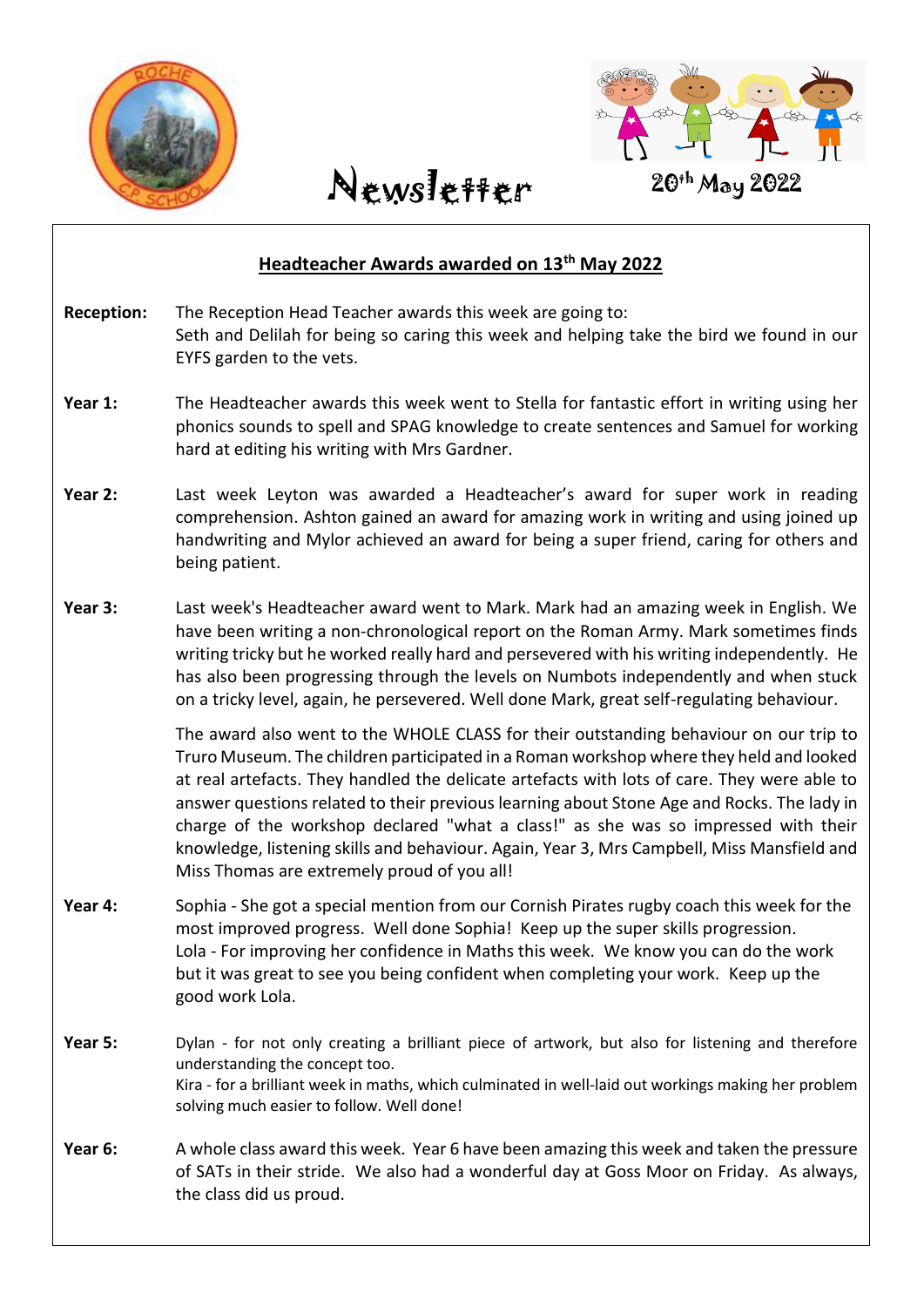### **Golden Tickets**

| <b>Reception:</b><br>Year 1: | Brooke for great reading the Biff, Chip and Kipper books.<br>Riley for really good phonics. |
|------------------------------|---------------------------------------------------------------------------------------------|
| Year 2:                      | Ella for being organised and starting work straight away.                                   |
| Year 3:                      | Marshall for 8/8 in RWI spellings.                                                          |
| Year 4:                      | Jake for completing a row of diddi-dots.                                                    |
| Year 5:                      | Jenson for using expanding noun phrase.                                                     |
| Year 6:                      | Ethan for reading quietly.                                                                  |



### **Change of email addresses**

Truro and Penwith Academy Trust have aligned email addresses within the academy so therefore if you need to contact the school, you will need these email addresses:

Mr Walden: [head@roche.tpacademytrust.org](mailto:head@roche.tpacademytrust.org) Mrs George: [roche@tpacademytrust.org](mailto:roche@tpacademytrust.org) Mrs Batten: [reception@roche.tpacademytrust.org](mailto:reception@roche.tpacademytrust.org) Mrs Carlin: [hcarlin@roche.tpacademytrust.org](mailto:hcarlin@roche.tpacademytrust.org)

Please start using the above email addresses now. Any emails to the old addresses will be forwarded for a few weeks, but will stop.

During testing of the new emails, unfortunately they have gone into 'Junk' folders. Please add the emails into your contacts under 'trusted senders' so emails reach you.

Thank you for your patience during the transition.





### **Year 6 Lighthouse DT Project**

Year 6's DT challenge was to design and make a model of an automated lighthouse. The class rose to the challenge and the end products were fantastic with everyone meeting the design brief! The models were judged by Lawrence, the lighthouse attendant at The Lizard Lighthouse. The decision was tough but after speaking with his colleagues, they decided that Jacob and Harry's model lighthouse was the winner! Here they are with their model and with their prize of an ornamental lighthouse they can keep forever Well done to Harry and Jacob and to all of Year 6 for a brilliant DT project.

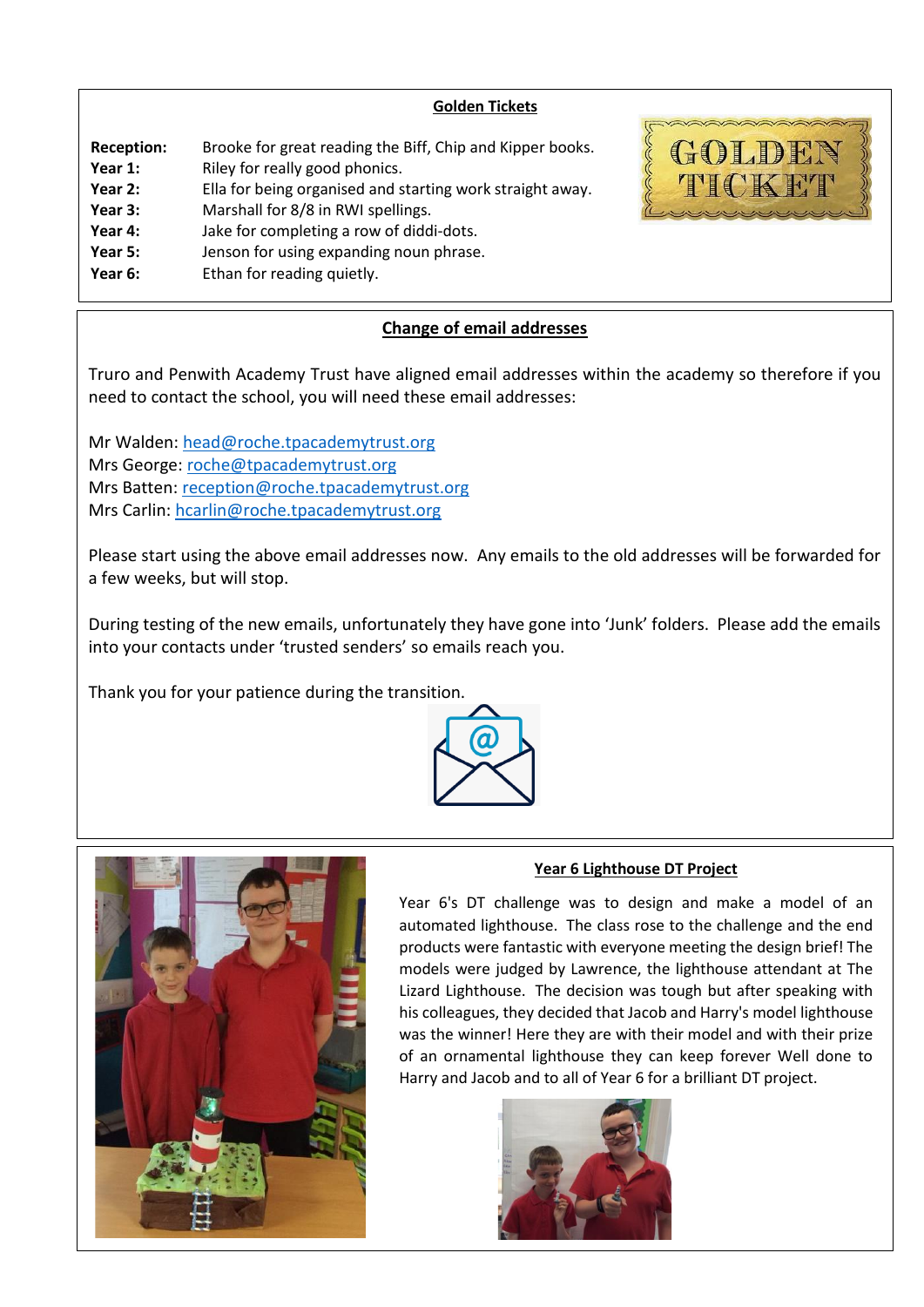# **O LOST PROPERTY**

Next Thursday (26<sup>th</sup> May) all lost un-named property will be taken into the playground for parents/carers to look through and take.

**Lost Property**

Thank you to Caitlin and Esme who went through all of the jumpers etc looking for names and returning the labelled ones to their rightful owners.

# **We cannot stress enough – please put your child's name in their clothing.**

Well done to Seth and Delilah for taking the poorly bird we found at school to the vets with Miss Searle! Fingers crossed for a speedy recovery thanks to your quick work.



# **Class Photographs**

Whole class photographs are being taken next Tuesday. Details on how to order will be on next week's newsletter.





We are unable to let dogs on-site during our jubilee picnic party (please see poster below). Please do not bring dogs to school on this day.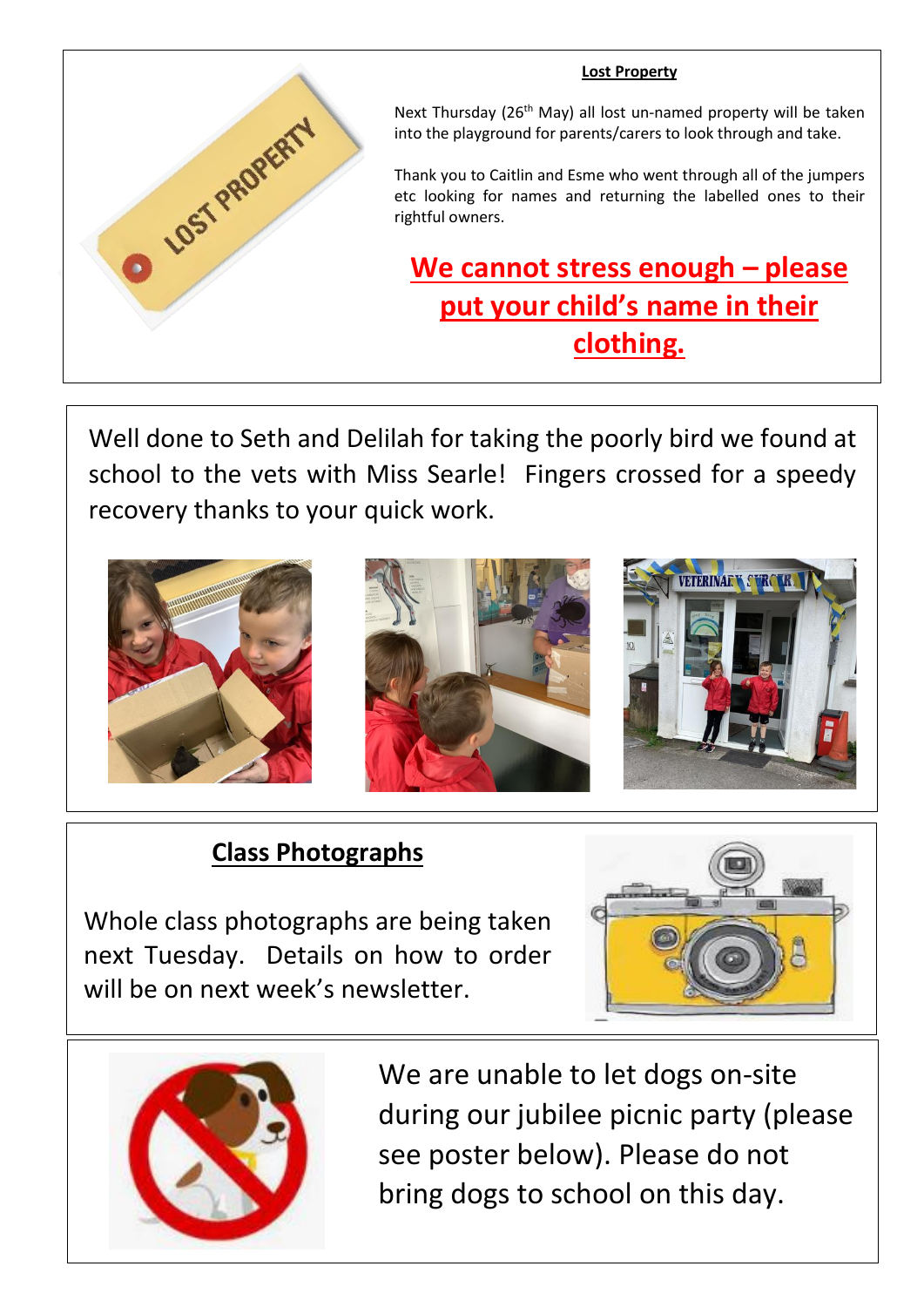|                       | $\frac{N}{2}$                                                                                                                                  |
|-----------------------|------------------------------------------------------------------------------------------------------------------------------------------------|
| 王                     | PLATINUM JUBILEE TEA PARTY                                                                                                                     |
|                       | Please join us for an hour on Friday 27th May at 2pm to celebrate the<br>Queen's Platinum Jubilee!                                             |
|                       | Bring your picnic blanket, picnic food and wear red, blue or white or<br>even dress as a King, Queen, Prince or Princess!                      |
|                       | If a parent/carer/grandparent cannot attend please can you send your<br>child in with some picnic food so that they can still enjoy the event. |
|                       | Weather Permitting-If it is raining we will have the tea party in our<br>individual classes.                                                   |
| Date<br>Time<br>Place | Friday 27th May, 2022<br>2pm-3pm<br>Roche Community School Field                                                                               |
|                       |                                                                                                                                                |

dressed in red, white and blue next Friday as part of our Queen's Platinum Jubilee Celebrations. They can dress as Royalty too!